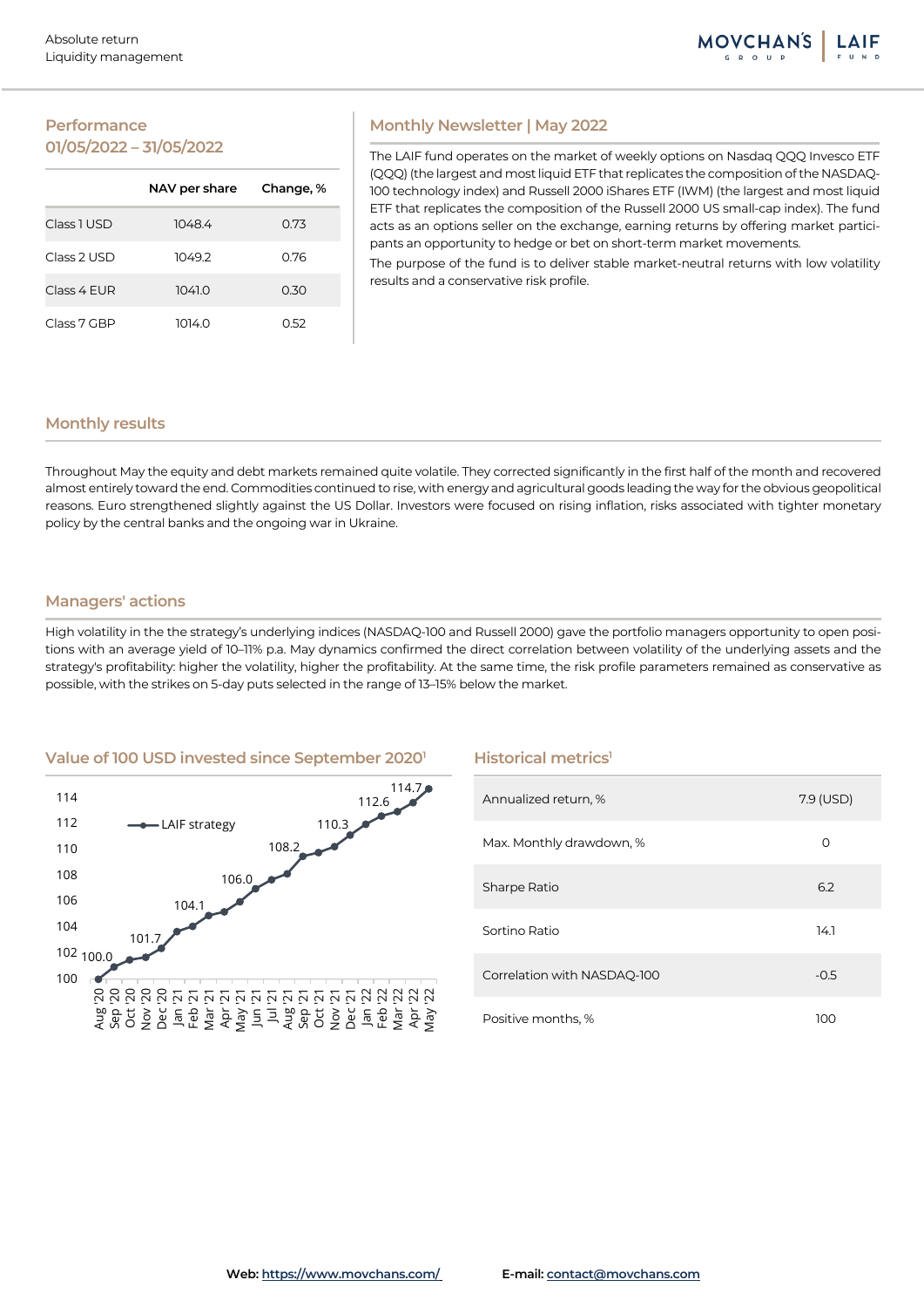# **Historical Returns since inception of the strategy (group's proprietary account)1**

|                            | Jan                      | Feb                      | Mar                      | Apr                      | May  | Jun                      | Jul                      | Aug                      | Sep                      | Oct                      | Nov                      | Dec                      | YTD  |
|----------------------------|--------------------------|--------------------------|--------------------------|--------------------------|------|--------------------------|--------------------------|--------------------------|--------------------------|--------------------------|--------------------------|--------------------------|------|
| 2020                       | $\overline{\phantom{a}}$ | $\overline{\phantom{0}}$ | $\overline{\phantom{0}}$ | $\overline{\phantom{0}}$ | $-$  | $\overline{\phantom{0}}$ | $\overline{\phantom{0}}$ | $\sim$                   | 0.95                     | 0.54                     | 0.19                     | 0.71                     | 2.39 |
| 2021                       | 1.32                     | 0.37                     | 0.85                     | 0.29                     | 0.75 | 0.83                     | 0.75                     | 0.31                     | 1.09                     | 0.26                     | 0.59                     | 0.81                     | 8.22 |
| 2022                       | 0.75                     | 0.58                     | 0.29                     | 0.63                     | 0.92 | $\overline{\phantom{0}}$ | $\overline{\phantom{0}}$ | $\overline{\phantom{0}}$ | $\overline{\phantom{0}}$ | $\overline{\phantom{0}}$ | $\overline{\phantom{0}}$ | $\overline{\phantom{a}}$ | 3.17 |
| Inception to date, % p.a.: |                          |                          |                          |                          |      |                          |                          |                          |                          | 7.87                     |                          |                          |      |

## **Historical Returns by Share Class, %**

## **Class 1 USD**

|                            | Jan                      | Feb    | Mar                      | Apr                      | May                      | Jun                      | Jul                      | Aug                      | Sep                      | Oct                      | Nov                      | Dec                      | <b>YTD</b> |
|----------------------------|--------------------------|--------|--------------------------|--------------------------|--------------------------|--------------------------|--------------------------|--------------------------|--------------------------|--------------------------|--------------------------|--------------------------|------------|
| 2021                       | $\overline{\phantom{0}}$ | $\sim$ | $\overline{\phantom{0}}$ | $\overline{\phantom{0}}$ | $\overline{\phantom{a}}$ | $-$                      | $\sim$                   | $\overline{\phantom{a}}$ | 0.91                     | 0.21                     | 0.47                     | 0.64                     | 2.23       |
| 2022                       | 0.59                     | 0.48   | 0.23                     | 0.49                     | 0.73                     | $\overline{\phantom{a}}$ | $\overline{\phantom{a}}$ | $\sim$                   | $\overline{\phantom{0}}$ | $\overline{\phantom{0}}$ | $\overline{\phantom{a}}$ | $\overline{\phantom{a}}$ | 2.52       |
| Inception to date, % p.a.: |                          |        |                          |                          |                          |                          |                          |                          |                          | 6.33                     |                          |                          |            |

#### **Class 2 USD**

|                            | Jan                      | Feb                      | Mar    | Apr                      | Mav    | Jun                      | Jul                      | Aug                           | Sep                | Oct                             | <b>Nov</b> | Dec    | <b>YTD</b> |
|----------------------------|--------------------------|--------------------------|--------|--------------------------|--------|--------------------------|--------------------------|-------------------------------|--------------------|---------------------------------|------------|--------|------------|
| 2021                       | $\overline{\phantom{a}}$ | $\overline{\phantom{0}}$ | $\sim$ | $\overline{\phantom{0}}$ | $\sim$ | $\overline{\phantom{0}}$ | $-$                      | $\overline{\phantom{a}}$      | 0.82               | 0.22                            | 0.49       | 0.67   | 2.20       |
| 2022                       | 0.62                     | 0.49                     | 0.24   | 0.52                     | 0.76   | $\sim$                   | <b>Contract Contract</b> | the company of the company of | <b>State State</b> | the company's company's program |            | $\sim$ | 2.63       |
| Inception to date, % p.a.: |                          |                          |        |                          |        |                          |                          |                               |                    | 6.44                            |            |        |            |

## **Class 4 EUR**

|                            | Jan                      | Feb                      | Mar                      | Apr    | May                      | Jun                      | Jul                      | Aug                      | Sep                      | Oct                      | Nov                      | Dec                      | YTD  |
|----------------------------|--------------------------|--------------------------|--------------------------|--------|--------------------------|--------------------------|--------------------------|--------------------------|--------------------------|--------------------------|--------------------------|--------------------------|------|
| 2021                       | $\overline{\phantom{0}}$ | $\overline{\phantom{0}}$ | $\overline{\phantom{0}}$ | $\sim$ | $\overline{\phantom{0}}$ | $\overline{\phantom{0}}$ | $\overline{\phantom{0}}$ | $\overline{\phantom{0}}$ | 0.82                     | $-0.06$                  | 0.55                     | 0.65                     | 1.96 |
| 2022                       | 0.42                     | 0.44                     | 0.01                     | 0.89   | 0.30                     | $\overline{\phantom{a}}$ | $\overline{\phantom{0}}$ | $\sim$                   | $\overline{\phantom{a}}$ | $\overline{\phantom{0}}$ | $\overline{\phantom{0}}$ | $\overline{\phantom{a}}$ | 2.06 |
| Inception to date, % p.a.: |                          |                          |                          |        |                          |                          |                          |                          |                          | 5.36                     |                          |                          |      |

#### **Class 7 GBP**

|                            | Jan | Feb    | Mar                      | Apr  | May  | Jun                      | Jul    | Aug | Sep    | Oct                      | <b>Nov</b> | Dec    | YTD  |
|----------------------------|-----|--------|--------------------------|------|------|--------------------------|--------|-----|--------|--------------------------|------------|--------|------|
| 2022                       | $-$ | $\sim$ | $\overline{\phantom{a}}$ | 0.88 | 0.52 | $\overline{\phantom{a}}$ | $\sim$ | $-$ | $\sim$ | $\overline{\phantom{a}}$ | $\sim$     | $\sim$ | 1.40 |
| Inception to date, % p.a.: |     |        |                          |      |      |                          |        |     |        | 8.40                     |            |        |      |